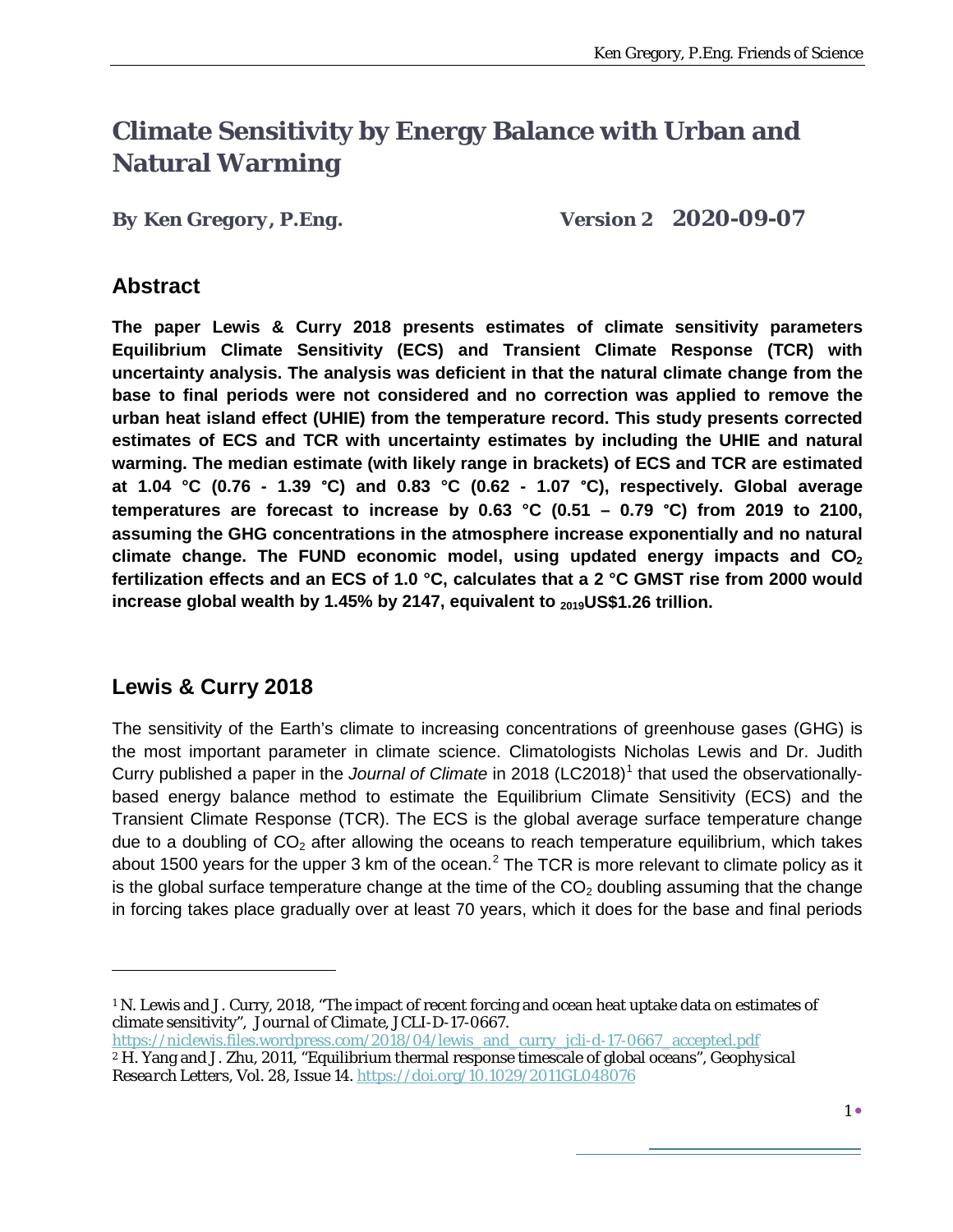used. A doubling of  $CO<sub>2</sub>$  at the current exponential growth rate of 0.60%/year would take 116 years.

The LC2018 paper states "The energy budget framework provides an extremely simple physicallybased climate model that, given the assumptions made, follows directly from energy conservation." The energy balance method relates the ECS and TCR to changes in the global mean surface temperature (GMST), the effective radiative forcing and the planetary radiative imbalance between a base and final period.<sup>[3](#page-1-0)</sup> The radiative imbalance is the downward solar radiation net of albedo (reflection) less the upward longwave radiation from the surface and the atmosphere at the top of the atmosphere.

The surface temperature change is based on the HadCRUT4.5 data set. LC2018 uses the GHG forcings as estimated in the fifth assessment report (AR5) of the Intergovernmental Panel on Climate Change (IPCC), except for an upward revision of the methane forcing, an upward revision of the lower uncertainty bound of the aerosol forcing and updating the forcings to 2016. Earth's topof-atmosphere radiative imbalance is necessarily equal to the total heat uptake by the climate system, which is over 90% by the oceans. The preferred base (1869-1882) and final periods (2007-2016) were chosen to avoid the period of sparse temperature data before 1869, avoid significant volcanism and to have the largest change in forcing so to give the narrowest uncertainty ranges. The long time between these periods averages out the temperature effects of short-term ocean oscillations such as the ENSO, the Atlantic Multi-decadal Oscillation and the Pacific Decadal Oscillation.

The energy balance method employed by LC2018 is deficient<sup>[4](#page-1-1)</sup> for two reasons;

- it falsely assumes that all of the temperature change from the base period was due to anthropogenic causes (other than a small solar irradiance forcing) and,
- it doesn't account for the urban warming contamination of the surface temperature record which exaggerates post 1970 warming.

#### **Natural Climate Change**

 $\overline{a}$ 

A paper by Gebbie and Huybers<sup>[5](#page-1-2)</sup> used an ocean circulation model and modern and paleoceanographic observations from both the end of the 19th century and the end of the 20th

<span id="page-1-0"></span><sup>&</sup>lt;sup>3</sup> Energy balance estimates of ECS and TCR use these equations:  $ECS = Fco2 \cdot \Delta T/(\Delta F - \Delta N)$  and TCR = Fco2  $\cdot$   $\Delta T/\Delta F$ , where Fco2 is the forcing from a doubling of CO2,  $\Delta T$  is the change in surface temperatures between the base and final periods,  $\Delta F$  is the change in forcing and  $\Delta N$  is the top-of-atmosphere radiative imbalance, which is equal to the heat uptake by the climate system.

<span id="page-1-1"></span><sup>4</sup> Perhaps the authors intentionally chose not to include natural climate change and UHIE corrections so as to match the IPCC methodology.

<span id="page-1-2"></span><sup>5</sup> G. Gebbie and P. Huybers, 2019, "The Little Ice Age and 20th-century deep Pacific cooling", *Science*, Vol. 363, Issue 6422.<https://science.sciencemag.org/content/363/6422/70>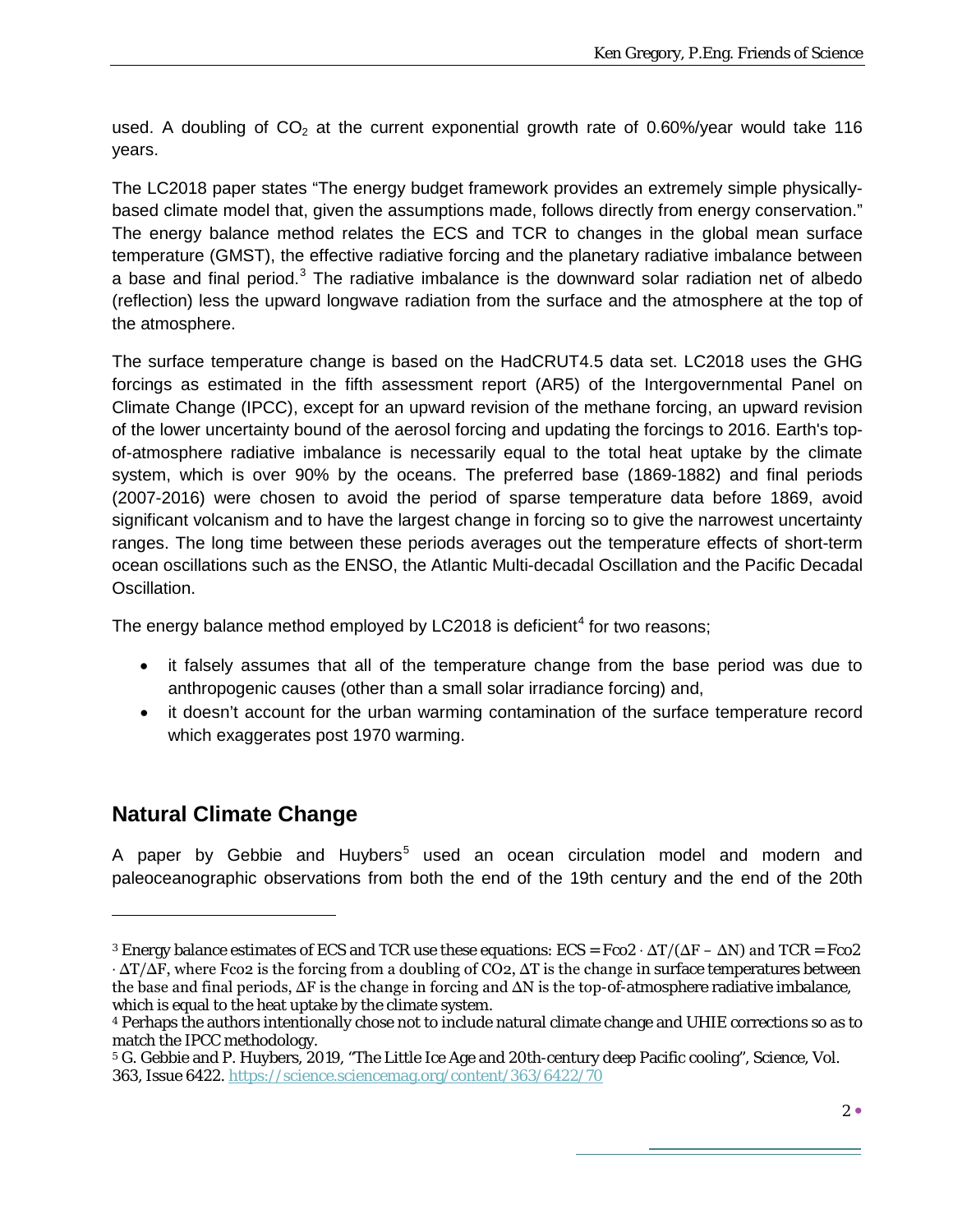century to show that the deep Pacific Ocean is still cooling. The paper says "historical model simulations are biased toward overestimating ocean heat uptake when initialized at equilibrium during the Little Ice Age". The ongoing deep ocean cooling revises Earth's overall heat budget since 1750 downward by 35%. Taking this into account would revise downward the ECS calculated by energy balance.

Solar forcing may be several times larger than just that caused by the change in the total solar irradiance (TSI) as interpreted by the IPCC. A paper Scafetta et al 2019 $^6$  $^6$  shows that the TSI increased from the 1986 minimum to the 1996 minimum by about  $0.45 \text{ W/m}^2$  and that  $2000-2002$ was likely a grand solar maximum. This implies that the TSI forcing was greater than that used in LC2018. There are several estimates of TSI. One historical TSI reconstruction is presented as figure 1. Generally the TSI has been increasing through the  $20<sup>th</sup>$  century and is significantly higher than that in 1600-1700 and 1800-1820.



Figure 1. TSI reconstruction<sup>[7](#page-2-1)</sup> by G. Kapp, 2019.

 $\overline{a}$ 

Numerous studies show that solar ultraviolet radiation and solar magnetic flux has caused a significant positive solar forcing from pre-industrial times to date. The large variations of solar ultraviolet radiation affect ozone in the upper atmosphere which causes a solar forcing at least as much as that of TSI. The changing solar magnetic flux carried by the solar wind repels cosmic rays which help to create cloud condensing nuclei. High solar activity reduces cosmic rays entering the atmosphere, reducing lower cloud cover and causing warming by increased incoming solar radiation. Therefore, the increasing solar activity throughout the 20<sup>th</sup> century has increased global average temperatures by three distinct mechanisms. A paper by Henrik Svensmark summarizes

<span id="page-2-1"></span><span id="page-2-0"></span><sup>6</sup> Nicolas Scafetta et al, 2019, "Modeling Quiet Solar Luminosity Variability from TSI Satellite Measurements and Proxy Models during 1980–2018", *Remote Sensing*, Vol. 11, Issue 21[. https://www.mdpi.com/2072-](https://www.mdpi.com/2072-4292/11/21/2569/htm) [4292/11/21/2569/htm](https://www.mdpi.com/2072-4292/11/21/2569/htm) A summary of the paper is at<https://friendsofscience.org/index.php?id=2517> <sup>7</sup> https://spot.colorado.edu/~koppg/TSI/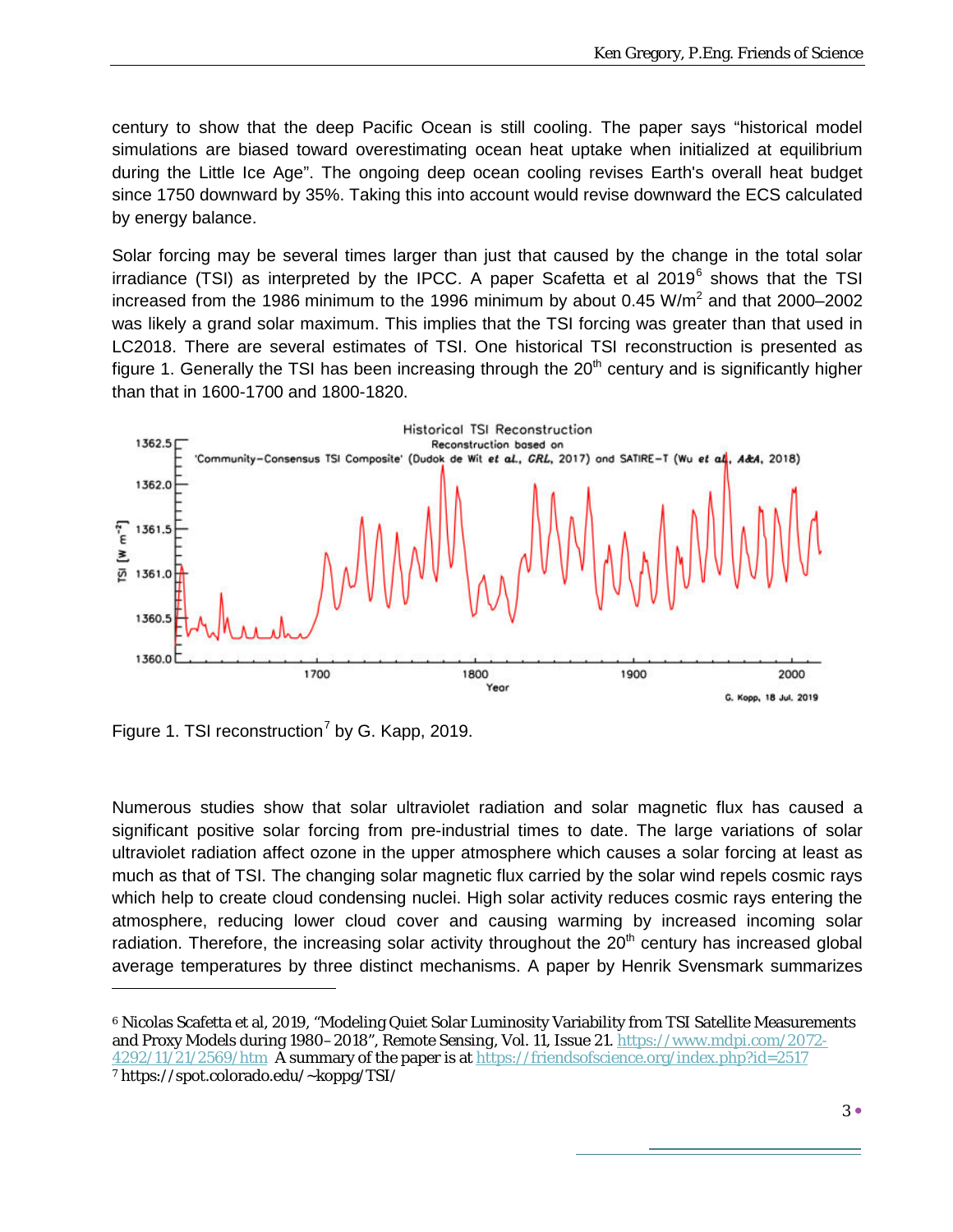the known solar effects on climate. $8$  It shows that over the eleven-year solar cycle the energy that enters the Earth's system is of the order of 1.0-1.5  $W/m^2$ . A paper by Nir Shaviv compared changes in TSI with changes in sea levels, sea surface temperature and ocean heat and found that the solar signal is ~5–7 times larger than the change in solar irradiance alone. $^9$  $^9$ 

The low solar activity during the Little Ice Age (LIA) and the deep ocean cooling imply that the climate system wasn't in temperature equilibrium in the LC2018 base period 1869-1882. As it is difficult to quantify each of these forcings, temperature proxies are used to estimate the natural warming since the start of the base period by extrapolating the millennium scale temperature cycle. The surface temperature change should be revised downward to remove the natural warming from the Little Ice Age so that the temperature change used in the energy balance calculations includes only the portion that was caused by the change in anthropogenic forcing.

# **Adjustment for Millennium Cyclic Warming**

 $\overline{a}$ 

The analysis by Lewis and Curry does not account for the long-term natural warming from the LIA. The temperature history shows an obvious millennium scale temperature oscillation, indicating that natural climate change accounts for a significant portion of the temperature recovery since the LIA. Fredrik Ljungqvist prepared a temperature reconstruction of the Extra-Tropical Northern Hemisphere (ETNH) during the last two millennia with decadal resolution using 30 temperature proxies<sup>[10](#page-3-2)</sup> as shown in figure 2. Human-caused GHG emissions did not cause significant temperature change to the year 1900 because cumulative  $CO<sub>2</sub>$  emissions to 1900 were insignificant.<sup>[11](#page-3-3)</sup> Therefore, the changes in temperature prior to 1900 are free of anthropogenic influences.

Extrapolations of the millennium cycle from 1900 to 2010 provide an estimate of the natural component of the temperature change. The ETNH temperature reconstruction by Ljungqvist was extrapolated to 2010 using two methods. The first method is to average the absolute value of temperature trends between the minimums and maximums of the temperature oscillations as indicated by the line segments shown in figure 3. The average of the absolute natural temperature change over the four periods was 0.095 °C/century. The second method is to fit a sine curve to the temperature series up to 1900. The amplitude, wavelength and positions were adjusted to create the best fit to the data.

<span id="page-3-0"></span><sup>8</sup> Henrik Svensmark, 2019, "Force Majeure, The Sun's Role in Climate Change", *The Global Warming Policy Foundation*, report 33.<https://www.thegwpf.org/content/uploads/2019/03/SvensmarkSolar2019-1.pdf> <sup>9</sup> Nir Shaviv, 2008, "Using the oceans as a calorimeter to quantify the solar radiative forcing", *Journal of Geophysical Research*, vol. 113.

<span id="page-3-2"></span><span id="page-3-1"></span><sup>10</sup> Fredrik Ljungqvist, 2010, "A New Reconstruction of Temperature Variability in the Extra-tropical Northern Hemisphere During the Last Two Millennia", Geografiska Annaler, Physical Geography, Vol. 92, No. 3.<https://www.jstor.org/stable/40930999?seq=1>

<span id="page-3-3"></span><sup>11</sup> Cumulative CO2 emission to 1900 = 45 GtCO2. Cumulative CO2 emissions to end 2018 = 1611 GtCO2.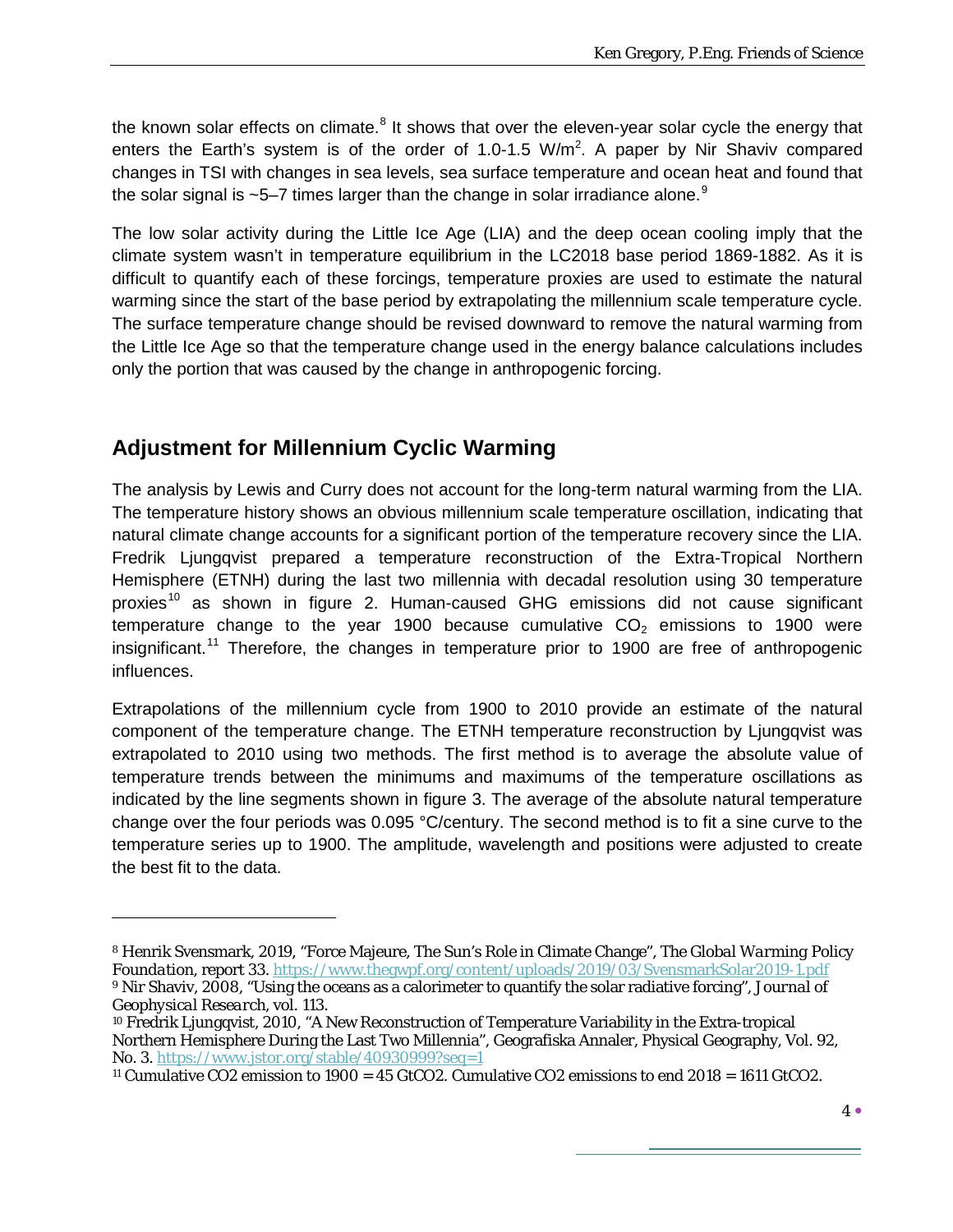

Extra-Tropical Northern Hemisphere (30-90°N) Decadal Mean Temperature Adapted from Ljungqvist, 2010

Figure 2. Extra-Tropical Northern Hemisphere temperatures utilizing many palaeo-temperature proxy records, adapted from Ljungqvist 2010. The shading represents 2 standard deviation errors. RWP = Roman Warm Period AD 1-300; DACP = Dark Age Cold Period 300-900; MWP = Medieval Warm Period 800-1300; LIA = Little Ice Age 1300-1900.



Figure 3. Extra-tropical Northern Hemisphere temperature change years 1 – 2000, adapted from Ljungqvist 2010 with line segments in purple and a sine curve in red fitted to the data up to 1900. The green curve is an extrapolation of the sine curve to 2010.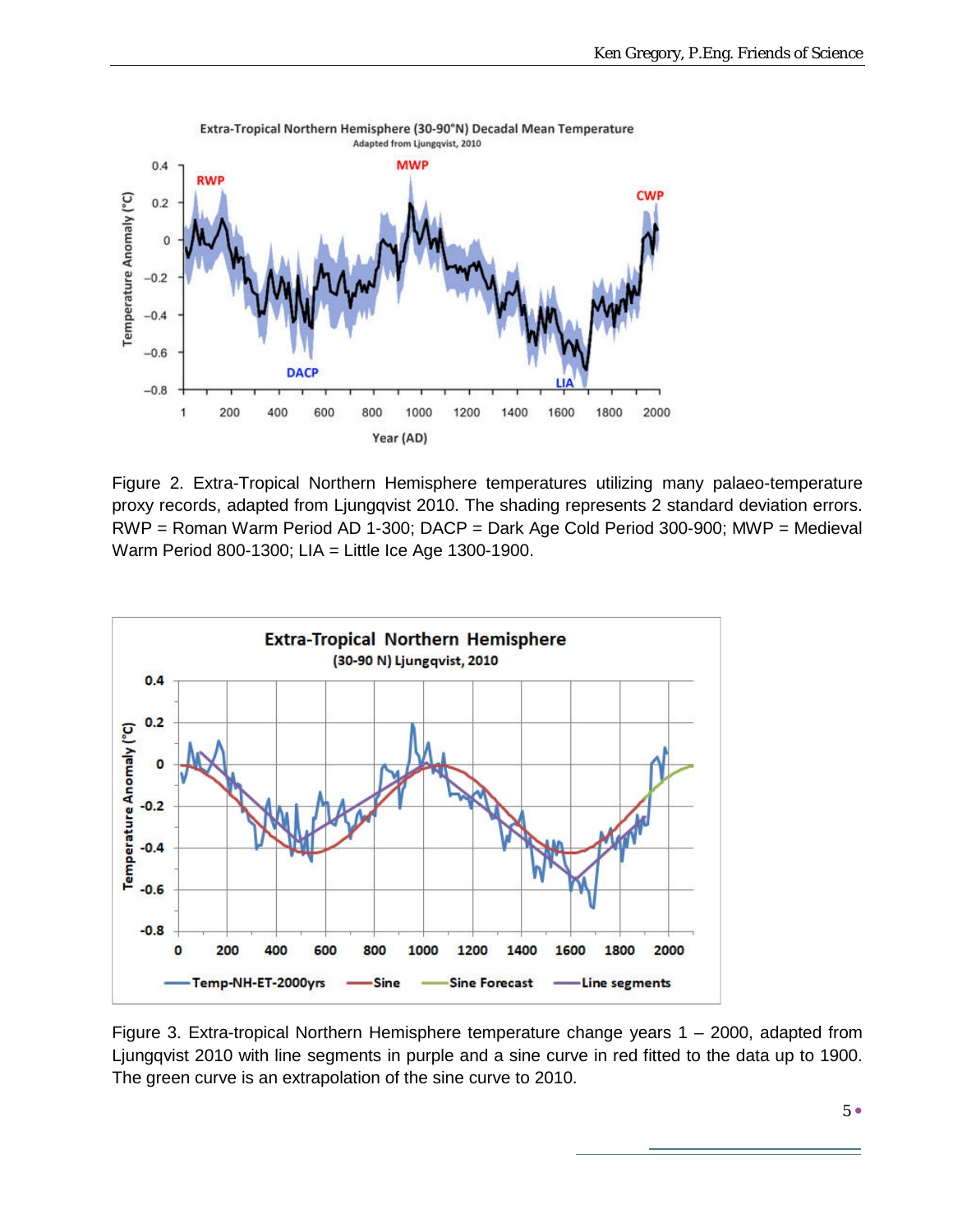The temperature change from the center of the base to final periods of LC2018, 1875 to 2010, of the sine curve forecast was 0.107 °C/century. The estimated natural climate change over this period is the average of the two methods, being 0.101 °C/century.

The Ljungqvist 2010 paper gives several reasons why the reconstruction likely "seriously underestimates" the temperature variability but does not make any corrections to his reconstruction. The tree-ring proxies are biased toward the summer growing season. If the warming from the LIA was more pronounced during winter months than during the growing season, the estimate of the annual temperature rise would be biased too low. The large dating uncertainties of the sediment proxies have the effect of "flattening out" the temperatures so the true magnitude of the temperature change between warm and cold periods is underestimated.

The proxy temperatures did not rise as sharply during the 20th century as the thermometer record did, indicating the instrument temperature record is biased high due to the uncorrected urban heat island effect (UHIE) and/or underestimated reconstructed temperature variations from the proxies.

The annual temperatures were compared to the weighted average of the growing season months during two decades of the coldest part of the Global Historical Climate Network record<sup>12</sup>, 1960 to 1979, and the warmest part of the record, 1995 to 2014, to determine the seasonal growing bias. The annual temperatures rose 23% more than the tree growing season temperature did, weighted by the monthly tree growth rates<sup>13</sup>, indicating that the tree-ring proxies underestimate the temperature variability. Assuming that the seasonal temperature variability over the last century was similar to that over the last two millennia, the tree-ring proxy temperature variability should be increased by 23%. Eight of the 30 proxies have this tree-ring seasonal bias.

Ljungqvist wrote "The dating uncertainty of sediment proxies are typically +/- 160 years. The dating uncertainty of proxy records very likely results in 'flattening out' the values from the same climate event over several hundred years ... so they are unable to capture the true magnitude of the cold and warm periods in the reconstruction." Assuming the dating uncertainty of the 12 sediment proxies spreads the resolution over 100 years it was estimated that these proxies underestimated the temperature variability by 12%. The weighted average bias of the 30 proxies was estimated at 11%. [14](#page-5-2)

The southern hemisphere and tropics temperature variability is less than the northern extra-tropics due to the larger ocean area. The ratio of the global temperature change to the ETNH temperature change was calculated for a cold and a warm period of the instrument temperature record of

<http://www.sciencedirect.com/science/article/pii/S0168192312003024>

 $\overline{a}$ 

<span id="page-5-2"></span><sup>14</sup> Detailed information about the proxy bias adjustments is available at <http://www.friendsofscience.org/index.php?id=2205>

<span id="page-5-0"></span><sup>12</sup> Global Historical Climate Network CAMS 2m temperatures were obtained from KNMI Climate Explorer. [https://climexp.knmi.nl/select.cgi?id=someone@somewhere&field=ghcn\\_cams\\_25](https://climexp.knmi.nl/select.cgi?id=someone@somewhere&field=ghcn_cams_25)

<span id="page-5-1"></span><sup>&</sup>lt;sup>13</sup> The weighting factors were taken from an analysis of tree growth in Oregon, USA. The factors relative to June for May to September are 0.75, 1.0, 0.7,0.35 and 0.17.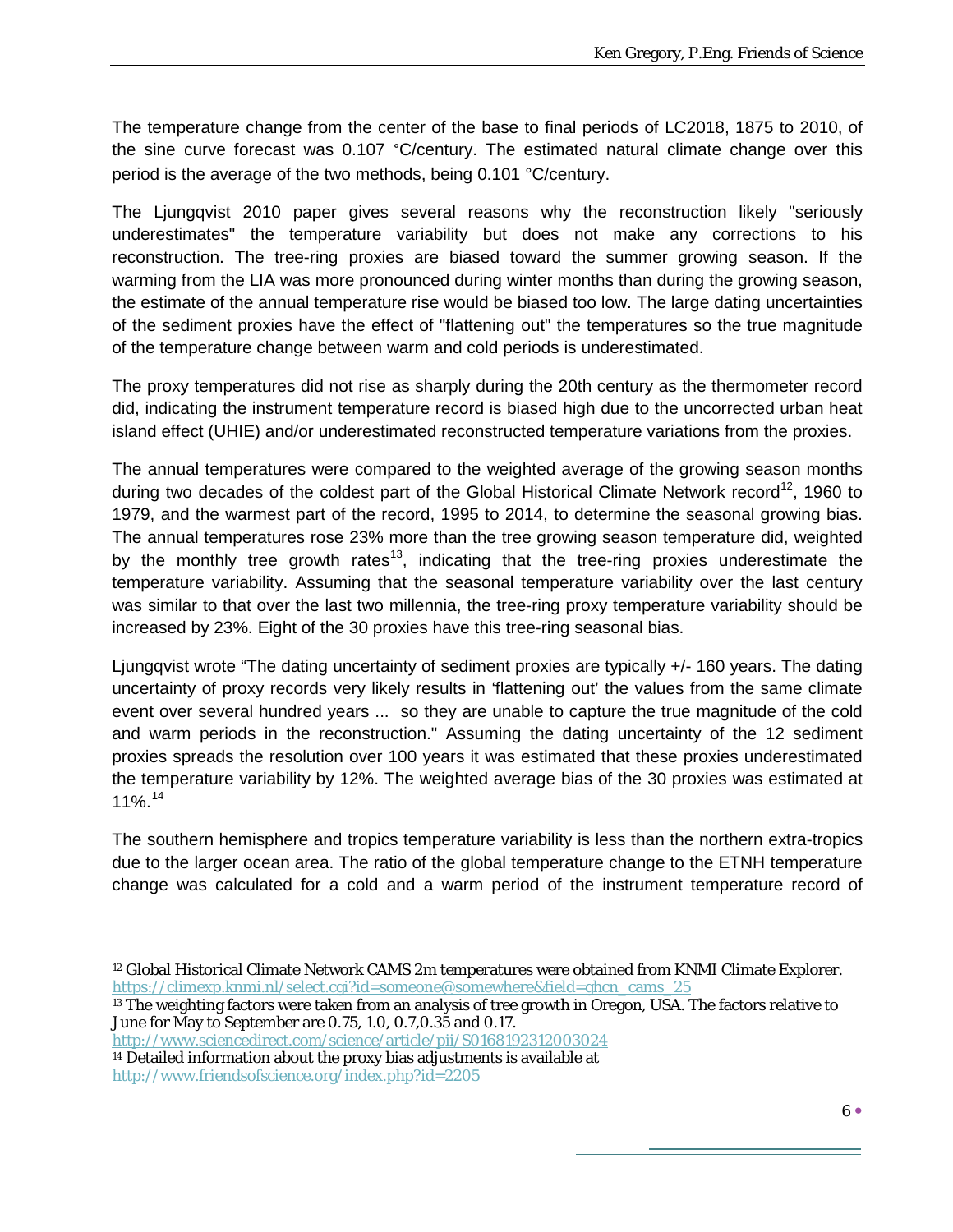HadCRUT4.6. From 1900-1919 to 2002-2015, the global temperatures changed by only 75% of the ETNH temperatures.

Table 1 summarized the calculations to determine the global natural temperature change representing the recovery from the Little Ice Age between the base and final periods of the LC2018 analysis.

| <b>Table 1. Natural Climate Change</b>   |                  |  |  |  |  |
|------------------------------------------|------------------|--|--|--|--|
| 0.101 C°/century<br>ETNH from proxy data |                  |  |  |  |  |
| Global adjustment factor                 | 75%              |  |  |  |  |
| Proxy adjustment factor                  | 111%             |  |  |  |  |
| Natural temperature change               | 0.084 C°/century |  |  |  |  |

The global natural recovery from the LIA is estimated at 0.084 °C/century. The period between the centers of the base and final period is 136 years. Therefore, the temperature changes used in the climate sensitivity calculations must be reduce by 0.114 °C from 0.797 °C to 0.683 °C to account for natural climate change.

#### **Urban Heat Island Effect**

 $\overline{a}$ 

Numerous papers have shown that the UHIE contaminates the instrument temperature record. The surface-measured data has many problems. Most long-term temperature records are recorded in or near cities which have gotten warmer as they grow. Trees and shrubs are replaced by buildings, road, parking lots and airports. Poor countries have few monitoring stations and limited resources to provide maintenance and quality control. The number of operating stations dropped from 6000 in the 1970s to 2600 by 1997. Some datasets have urban adjustments whose purpose is to remove the warming effects of urbanization.

A study by Steve McIntyre shows that in the GISS temperature dataset, 45% of the UHI adjustments increase the warming trends. These wrong-way adjustments increase the urbanization effects rather than remove the effects.<sup>[15](#page-6-0)</sup>

Dr. Roy Spencer compared the area weighted temperature trend 1973 - 2009 in the USA using data from weather stations that are located where the population density is less than 25 persons per  $km<sup>2</sup>$  to the corresponding trend of the Climate Research Unit temperature data (CRU). He found the low population density temperature trend is 0.09 °C/decade and the CRU trend is 0.29 °C/decade. Significantly, the warming trend where the population density is low is only 47% of

<span id="page-6-0"></span><sup>15</sup> See K. Gregory, "Correct the Corrections: The GISS Urban Adjustment" 2008, a summary of the audit by Steve McIntyre with a link to the original study at<https://friendsofscience.org/index.php?id=396>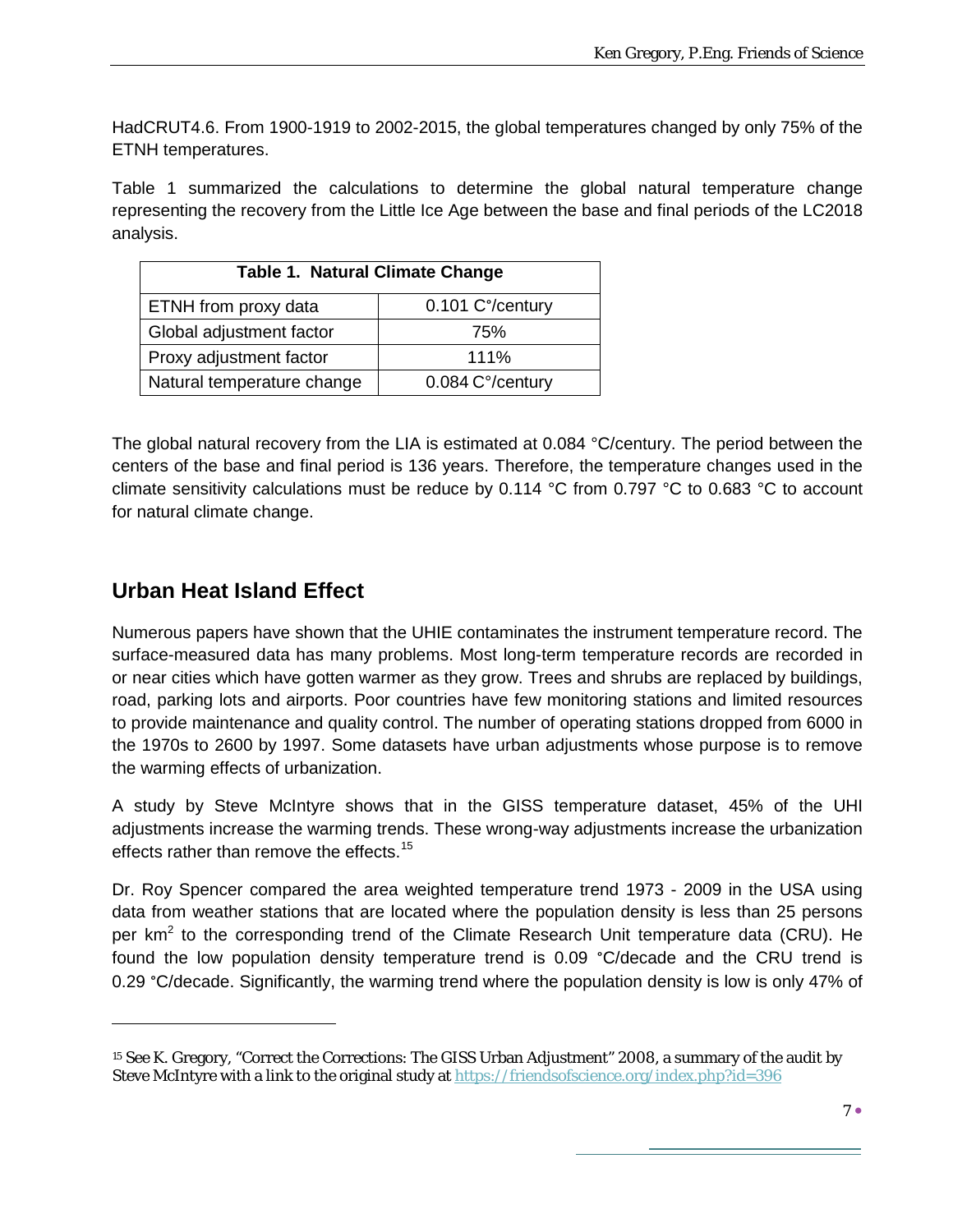the CRUT trend. He also found that temperature trends decrease with lower population densities, so the trend with zero population density is likely about 0.08  $^{\circ}$ C/decade.<sup>[16](#page-7-0)</sup>

A study by McKitrick and Michaels 2007 (MM2007) showed that about half of the warming over land since 1980 in instrument data sets is due to the UHIE.<sup>[17](#page-7-1)</sup> The authors compared the pattern of warming over the Earth's land surface to local economic conditions. They found a statistically significant correlation between the adjusted temperature data and economic development, meaning that the adjustments are not adequate to remove the urban heat island effects. The UHIE in the datasets over land is about 0.14 °C/decade. The global land area is 29.2%, so the UHIE on a global basis is 0.041 °C/decade.

A paper by De Latt and Maurellis 2005 (DM2005) gives evidence of strong influences of urban activity and other surface processes on measured temperature trends in both the surface dataset by the Climate Research Unit and the satellite lower troposphere datasets.<sup>[18](#page-7-2)</sup> The gridded emissions of  $CO<sub>2</sub>$  are used as a proxy of urbanization. The analysis is done by spatial-thresholding and binning techniques. The analysis finds that surface and satellite-measured temperature trends are higher in the vicinity of industrialized regions while this is not found in climate model simulations. The measured global mean temperature trend 1979 - 2001 is 0.169 °C/decade, while the trend without urbanization is 0.129 °C/decade. Therefore the study shows the UHIE is 0.040 °C/decade. The results of this study and the MM2007 study are nearly identical. The average UHIE warming trends of 0.040 °C/decade from 1979 will be used to adjust the temperature rise of the LC2018 study. The temperature changes used in the LC2018 climate sensitivity calculations must be reduce by 0.133 °C to account for the UHIE from 1979. No UHIE adjustment is made prior to 1979 due to a lack of studies. Considering that it is likely that there was UHIEs prior to 1979, this adjustment is considered conservative.

These studies are supported by numerous other studies. A study by Nicola Scafetta and Shenghui Ouyang used the divergence of the daily measured maximum and minimum temperatures to investigate the UHIE in China.<sup>[19](#page-7-3)</sup> The study concluded that about 50% of the recorded warming since the 1940s is due to uncorrected urbanization bias. A study by Quereda et al 2016 of the

 $\overline{a}$ 

<span id="page-7-0"></span><sup>16</sup> Dr. Roy Spencer, "Direct Evidence that Most U.S. Warming Since 1973 Could Be Spurious" March 2010, [http://www.drroyspencer.com/2010/03/direct-evidence-that-most-u-s-warming-since-1973-could-be](http://www.drroyspencer.com/2010/03/direct-evidence-that-most-u-s-warming-since-1973-could-be-spurious/)[spurious/](http://www.drroyspencer.com/2010/03/direct-evidence-that-most-u-s-warming-since-1973-could-be-spurious/)

<span id="page-7-1"></span> $17$  Ross McKitrick, and Patrick Michaels, 2007, "Quantifying the influence of anthropogenic surface processes and inhomogeneities on gridded global climate data", *Journal of Geophysical Research-Atmospheres*, 112, D24S09, doi:10.1029/2007JD008465.

[https://www.rossmckitrick.com/uploads/4/8/0/8/4808045/m\\_m.jgrdec07.pdf](https://www.rossmckitrick.com/uploads/4/8/0/8/4808045/m_m.jgrdec07.pdf)

<span id="page-7-2"></span><sup>18</sup> A. De Laat and A Maurellis, 2006, "Evidence of Influence of Anthropogenic surface processes on lower tropospheric and surface temperature trends", *International Journal of Climatology*, 26. <https://rmets.onlinelibrary.wiley.com/doi/epdf/10.1002/joc.1292>

<span id="page-7-3"></span><sup>19</sup> N. Scafetta and S. Ouyang,2019, "Detection of UHI bias in China climate network using Tmin and Tmax surface temperature divergence", *Global and Planetary Change*, Volume 181, 102989. <https://www.sciencedirect.com/science/article/pii/S092181811930102X>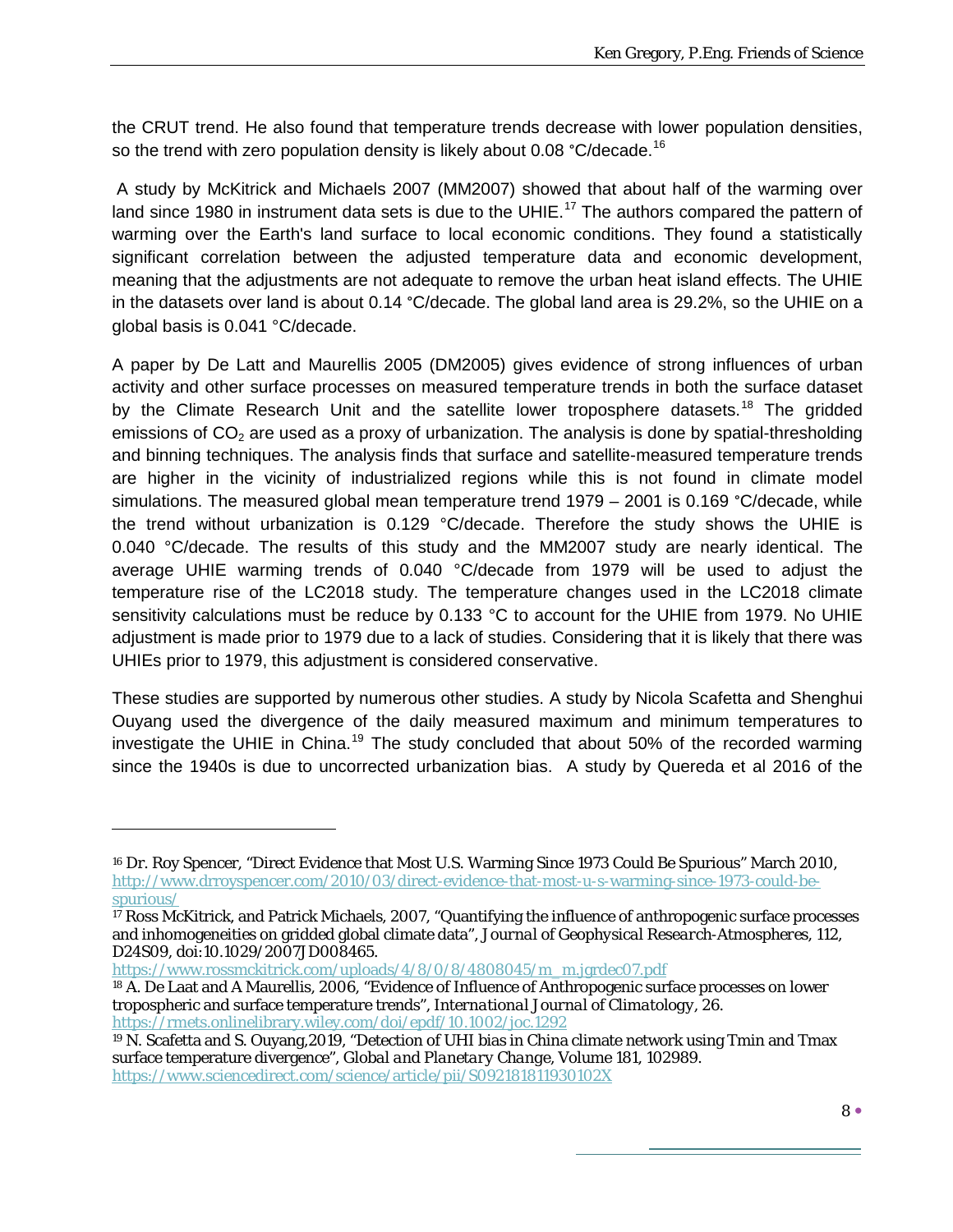UHIE in the Spanish Mediterranean concludes "In these Western Mediterranean cities, the UHI could account for up to 80% of the recorded warming."<sup>[20](#page-8-0)</sup>

#### **Summary of Climate Sensitivity Estimates**

 $\overline{a}$ 

The millennium cycle natural warming and UHIE corrections reduce the temperature change between the two periods of the LC2018 analysis due to GHG by 0.114 °C and 0.133 °C, respectively. These adjustments reduce the temperature change between the base and final periods from 0.797°C to 0.550 °C. The best estimate of ECS considering the natural millennium warming cycle and the UHIE is 1.04 °C and the best estimate of TCR is 0.83 °C.

| Table 2. Estimates of Equilibrium Climate Sensitivity and Transient Climate |                             |                        |                       |                             |                        |                              |  |  |
|-----------------------------------------------------------------------------|-----------------------------|------------------------|-----------------------|-----------------------------|------------------------|------------------------------|--|--|
| <b>Response with Uncertainty Ranges</b>                                     |                             |                        |                       |                             |                        |                              |  |  |
| Case                                                                        | <b>ECS Best</b><br>Estimate | ECS 17-83%<br>range °C | ECS 5-95%<br>range °C | <b>TCR Best</b><br>Estimate | TCR 17-83%<br>range °C | <b>TCR 5-95%</b><br>range °C |  |  |
| <b>IPCC AR5</b>                                                             | 3.0                         | $1.5 - 4.5$            | $1.0 - 6.5$           | 1.75                        | $1.0 - 2.5$            | $0.5 - 3.0$                  |  |  |
| LC2018                                                                      | 1.50                        | 1.20-1.95              | 1.05-2.45             | 1.20                        | 1.00-1.45              | $0.90 - 1.70$                |  |  |
| With Natural &<br>Urban Warming                                             | 1.04                        | $0.76 - 1.39$          | $0.59 - 1.72$         | 0.83                        | $0.62 - 1.07$          | $0.49 - 1.28$                |  |  |

Table 2 summarizes the ECS and the TCR best estimate (median), likely and very likely confidence intervals (CI) for 3 cases. All forcing-based estimates use initial and final periods of 1869-1882 and 2007-2017, respectively. The IPCC and LC2018 ranges are to the nearest 0.05°C.

LC2018 discussed revising the lower bound of aerosol forcing from that used in AR5 in light of new estimates. AR5 estimated the aerosol lower bound at  $-1.9$  W/m<sup>2</sup>. The authors wrote "Stevens (2015) presented several observationally-based arguments that total aerosol forcing since preindustrial was weak, and could not be stronger than -1.0 Wm<sup>-2</sup>." The paper noted several other studies supporting the Stevens' result. However, LC2018 chose to weaken the negative aerosol forcing only slightly to  $-1.7$  W/m<sup>2</sup> which is still far lower than recommended by Stevens (2015). Using the Stevens' recommended lower bound would reduce the ECS estimates. The corrected median estimates of TCR and ECS both were reduced by 31% compared to that of LC2018.

<span id="page-8-0"></span><sup>20</sup> J. Quereda et al, 2016, "Significant Climate Warming (1950–2013) in the Spanish Mediterranean: Natural Trend or Urban Heat Island", *Journal of Mediterranean Meteorology & Climatology*, Tethys, 13.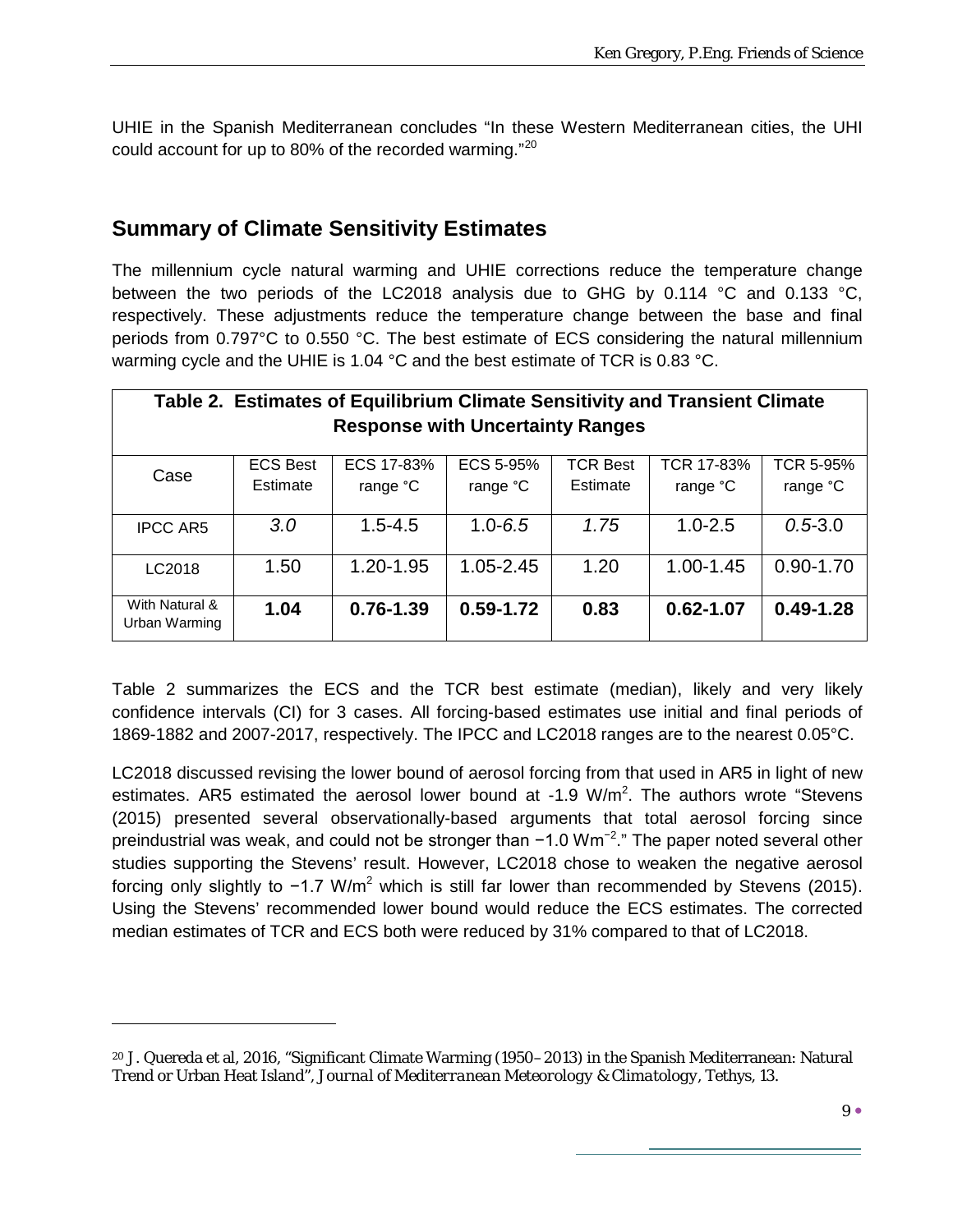





 $\overline{a}$ 

The LC2018 study reported best estimates (median at 50% cumulative probability), likely 17-83% confidence intervals (CI) and very likely 5-95% CIs. Using the CIs given in the paper, the probability density function (PDF) of the ECS and TCR were replicated. The forcing of a doubling of  $CO<sub>2</sub>$  is strongly, positively correlated with the change in GHG forcing, which reduces the uncertainty of ECS.<sup>[21](#page-9-0)</sup>

The replicated median ECS is 1.50 °C with 17-83% CI of 1.20-1.91 °C and the replicated median TCR is 1.20 °C with 17-83% CI of 0.99-1.46 °C which agrees well with the median and rounded CI reported in LC2018.

Standard deviations and CIs were assigned to factors used to calculate the millennium cycle and UHIE adjustments to determine a PDF for the corrected ECS estimates. Figure 4 shows the LC2018 digitized ECS PDF and the corrected ECS PDF as determined by this study. While the uncertainty ranges of the corrected ECS is less than that of LC2018, the uncertainty as a fraction of the median of the corrected ECS is 30% larger than that of LC2018.

Figure 5 shows the LC2018 digitized TCR PDF and the corrected TCR PDF as determined by this study. While the uncertainty ranges of the corrected TCR

<span id="page-9-0"></span><sup>&</sup>lt;sup>21</sup> Uncertainty estimates 5-95% of  $\Delta T$ ,  $\Delta F$  and  $\Delta N$  used to determine ECS as per footnote 3 are given in LC2018 table 2. The estimate of well mixed greenhouse gas (WMGHG) forcing is in LC2018 table 1. The Fco2 forcing uncertainty is taken as proportional to WMGHG, so  $Fco2 = 3.80$  (3.03-4.57). The Fco2 and  $\Delta F$ uncertainties were reduced by a factor 0.69 to account for the strong correlation between them.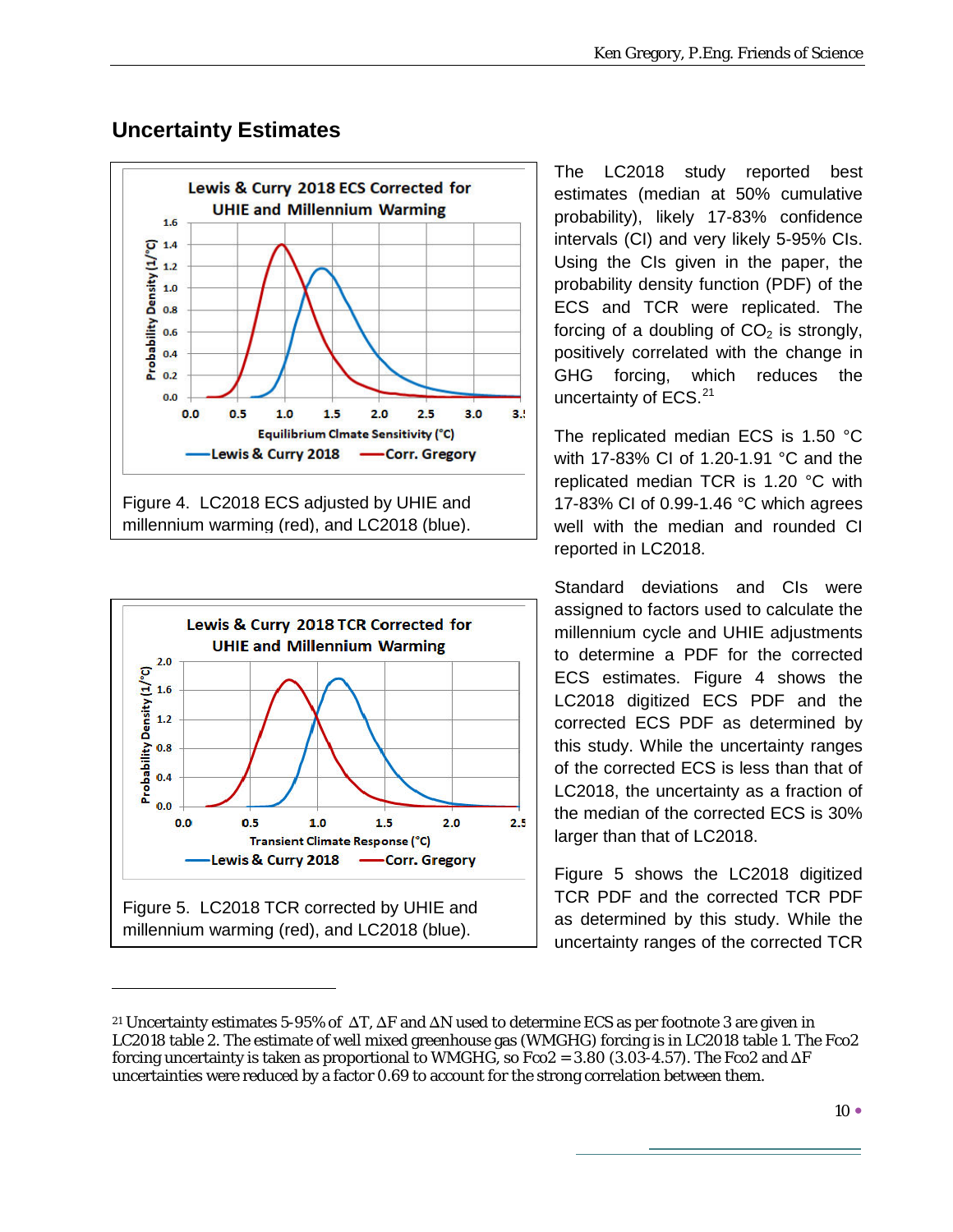is slightly less than that of LC2018, the uncertainty as a fraction of the median of the corrected TCR is 40% larger than that of LC2018.

The uncertainty intervals for the UHIE was not provided in MM2007 but the DM2005 study did provide 1-sigma uncertainty estimates which were used in this study.

Table 3 gives the mean, standard deviations and 5-95% CIs for factors used to calculate the UHIE and millennium adjustments. All input factors used to calculate the UHIE and millennium adjustments were assigned normal distributions. However, note that the PDFs of both the TRC and ECS estimates are skewed distributions.

| <b>Table 3. Uncertainty Analysis</b> |       |                  |                |  |  |  |  |
|--------------------------------------|-------|------------------|----------------|--|--|--|--|
| Trends in °C/decade                  | Mean  | 5-95% CI         | Std. deviation |  |  |  |  |
| <b>GMST without UHIE trend</b>       | 0.129 | 0.094-0.164      | 0.021          |  |  |  |  |
| <b>GMST</b> trend                    | 0.169 | 0.124-0.213      | 0.027          |  |  |  |  |
| DM2005 UHIE trend                    | 0.040 | $-0.017 - 0.096$ | 0.034          |  |  |  |  |
| Ave. UHIE trend                      | 0.040 | $0.0 - 0.080$    | 0.024          |  |  |  |  |
| <b>ETNH Millennium trend</b>         | 0.101 | 0.068-0.134      | 0.020          |  |  |  |  |
| Global adjustment                    | 0.754 | 0.63-0.88        | 0.076          |  |  |  |  |
| Proxy adjustment                     | 1.11  | 1.08-1.14        | 0.018          |  |  |  |  |
| Global Millennium trend              | 0.084 | 0.053-0.116      | 0.019          |  |  |  |  |

## **Forecast Greenhouse Gas Induced Temperature Rise**

 $\overline{a}$ 

The best estimate TCR of 0.83 °C implies that the global temperature will increase from 2019 to 2100 by only 0.63 °C due to anthropogenic GHG emissions. Natural climate change and changes to aerosol forcings are not forecast. The forecast assumes that atmospheric  $CO<sub>2</sub>$  concentrations continue to increase at the current rate of  $0.60\%$ /year and that non-CO<sub>2</sub> GHG contribute 18% of the CO<sub>2</sub> forcing.<sup>[22](#page-10-0)</sup> This estimate includes the effects of increasing GHG concentration prior to 2019, which by 2100 is 0.07 °C. The scaled difference between the ECS and TCR estimates is realized, after the period used to estimate them (i.e. 2011), according to an exponential response function.<sup>[23](#page-10-1)</sup> Actual temperatures may rise or fall depending on natural climate change. Figure 6 shows the projected temperature response to continued exponential growth in GHG concentrations. The 2019-2100 temperature rise is 0.63 °C with a likely 17-83% range of 0.51 to 0.79 °C.

<span id="page-10-0"></span><sup>&</sup>lt;sup>22</sup> GHG forcings are from the Annual Greenhouse Gas Index, NOAA's Global monitoring Laboratory[, here.](https://www.esrl.noaa.gov/gmd/aggi/aggi.html) The non-CO2 contribution fraction (18%) is the average 2009-2019.

<span id="page-10-1"></span><sup>&</sup>lt;sup>23</sup> The response function  $[1 - \exp(-t/\tan)]$  where t is elapsed time from the center of the final period of LC2018 and tau is a time constant. The scaling factor is GHG forced warming to date  $(0.61 \degree C)/$  TCR.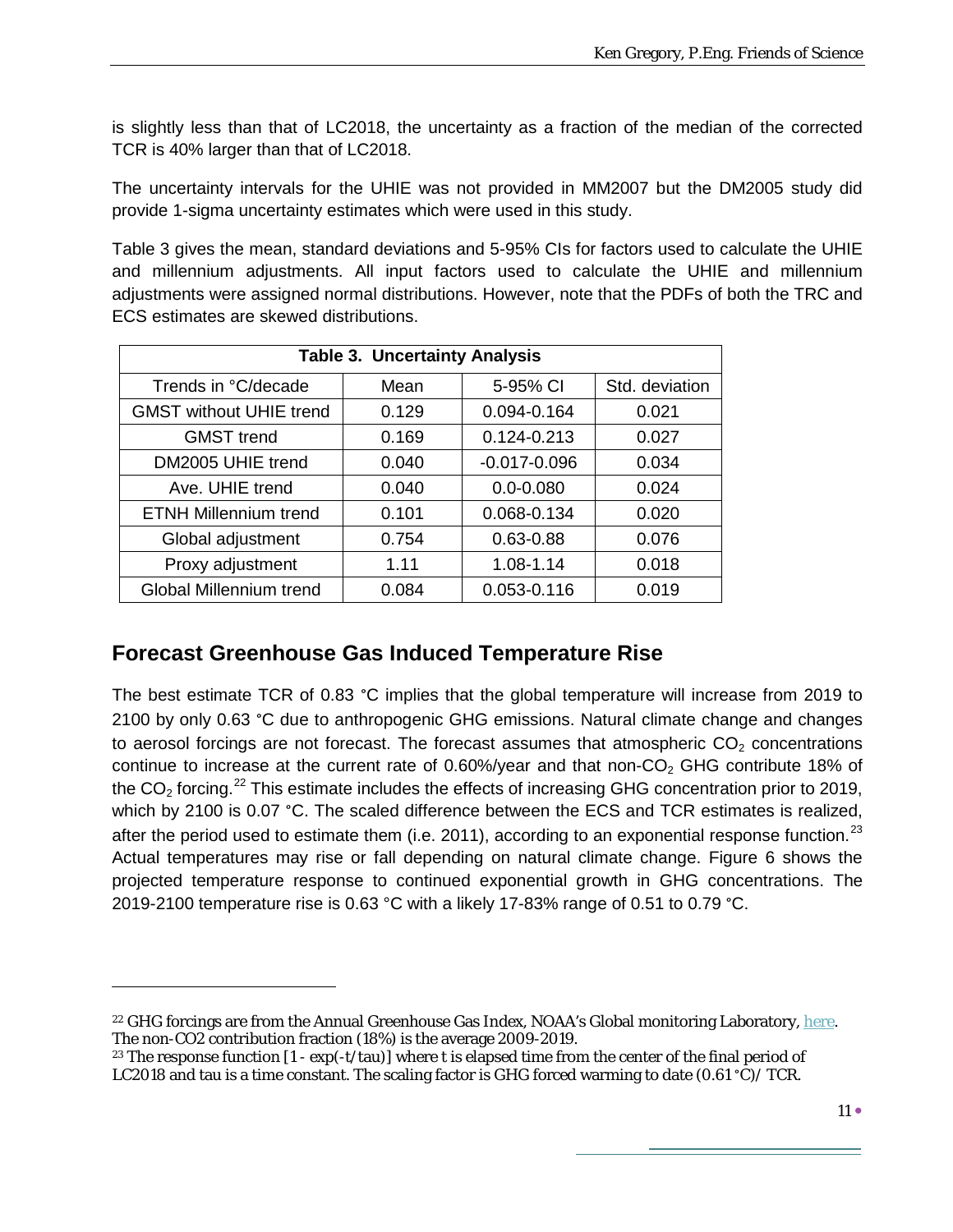

Note that the exponential GHG growth is offset by the logarithmic radiative forcing so that the temperature forecast is nearly a straight line.

## **Economic Impacts of Climate Change**

 $\overline{a}$ 

A paper published in *Energies* by Peter Lang and me<sup>[24](#page-11-0)</sup> shows that the impact of a 3 °C temperature rise from 2000 on USA energy expenditures would have a positive impact on USA economic wealth of +0.07% of gross domestic product (GDP) whereas the FUND model projects a wealth impact of -0.80% of GDP, with non-temperature drivers held constant. A paper by me (Gregory 2020) extends the analysis to global impacts.<sup>[25](#page-11-1)</sup> The paper shows that the FUND integrated assessment model calculates the impact of a 2 °C GMST rise from 2000, assuming an ECS of 1.0 °C, using empirical energy impacts and including all other FUND impact sectors would increase global wealth by  $+1.07\%$  in 2147, equivalent to  $_{2019}$ US\$0.93 trillion.

<span id="page-11-0"></span><sup>24</sup> Peter Lang & Ken Gregory, 2019, "Economic Impact of Energy Consumption Change Caused by Global Warming", Energies, 12(18), 3575[. https://www.mdpi.com/1996-1073/12/18/3575](https://www.mdpi.com/1996-1073/12/18/3575)

<span id="page-11-1"></span><sup>25</sup> Ken Gregory, 2020, "The Global Economic Impact of Climate Change on Energy Expenditures", <https://friendsofscience.org/index.php?id=2515>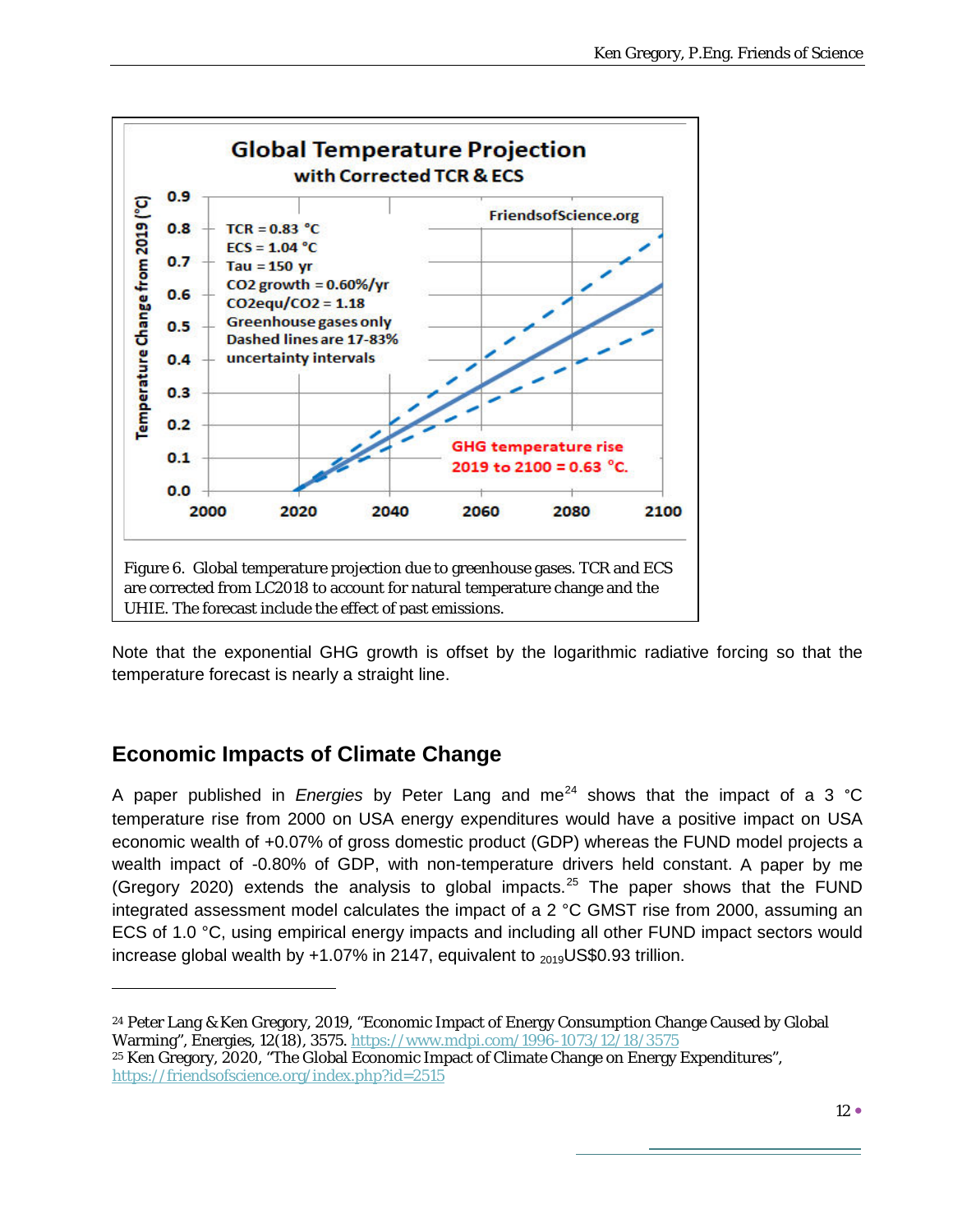A paper by Dayaratna, McKtrick & Michaels recommends that the  $CO<sub>2</sub>$  fertilization effect in FUND be increased by 30% due to recent studies of the effect.<sup>[26](#page-12-0)</sup> Incorporating this change in FUND with empirical energy impacts and assuming an ECS of 1.0 °C shows that a 2 °C GMST rise from 2000 would increase global wealth by 1.45% in 2147, equivalent to <sub>2019</sub>US\$1.26 trillion.<sup>[27](#page-12-1)</sup> The Gregory 2020 study shows that  $CO<sub>2</sub>$  emissions have a large social benefit, so policies to restrict  $CO<sub>2</sub>$ emissions are harmful and misguided.

## **Discussion and Conclusions**

This study builds on the LC2018 study by removing the natural warming and the UHIE from the temperature change used to calculate the climate sensitivity parameters.

Numerous studies have been published that show that there was substantial climate change prior to the start of significant GHE emissions. The climate system was likely not in temperature equilibrium during the base period of LC2018. This study estimates the natural warming from the base to final period which was a continuation of the natural recovery from the LIA, the coldest period of the last 10,000 years. Natural climate change includes solar forcing that is correlated with temperature as well as internal climate variability via ocean cycles. Two studies of global UHIE were used to estimate the UHIE correction from 1979. No studies are known to estimate the effect prior to 1979 but it is likely there was significant UHIE prior to 1979 which is not accounted for in this study.

Uncertainty estimates were assigned to several parameters used to estimate the UHIE and the natural warming. Corrected estimate of ECS and TCR with uncertainty CI were calculated. Compared to LC2018, the corrected ECS and TCR median estimates were both reduced by 31%. The likely 17-83% uncertainty ranges of TCR and ECS as a fraction of the median increased by 40% and 30%, respectively, compared to LC2018 due to the considerable uncertainties of the UHIE and natural warming included in the analysis. The median (best estimate) of ECS and TCR are estimated at 1.04 °C and 0.83 °C, respectively.

Using the corrected TCR and ECS median estimates, the temperatures from 2019 to 2100 are forecast to increase by 0.63 °C, assuming the GHG concentrations in the atmosphere increases exponentially. The estimate includes "warming in the pipeline" due to past emissions.

The policy implications of this study are substantial. If the pre-industrial surface temperature is defined as the average of 1850 to 1900 temperatures, then warming from pre-industrial to 2019 was 1.05 °C according to HadCRUT4.6. The total warming from pre-industrial to 2100 is forecast at 1.68 °C. This is substantially below the Paris Agreement target of 2.0 °C.

<span id="page-12-1"></span><sup>27</sup> The gross world product is estimated in 2019 at US\$86.6 trillion,

 $\overline{a}$ 

<span id="page-12-0"></span><sup>26</sup> K Dayaratna, R. McKitrick & P. Michaels, 2020, *Environmental Economics and Policy Studies*, Springer, 22.<https://link.springer.com/article/10.1007/s10018-020-00263-w>

<http://statisticstimes.com/economy/gross-world-product.php>